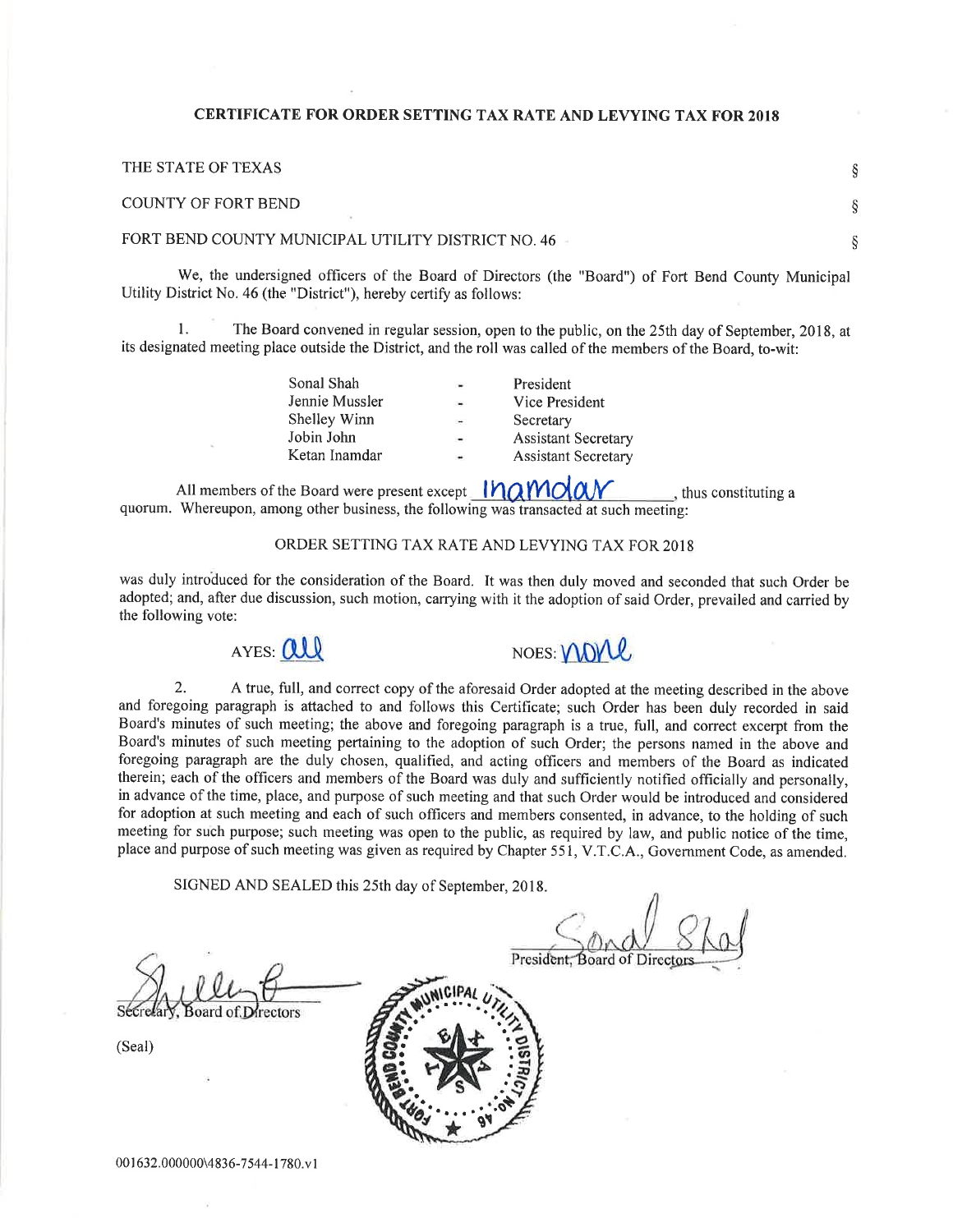## ORDER SETTING TAX RATE AND LEVYING TAX FOR 2OI8

| THE STATE OF TEXAS                                 |  |
|----------------------------------------------------|--|
| <b>COUNTY OF FORT BEND</b>                         |  |
| FORT BEND COUNTY MUNICIPAL UTILITY DISTRICT NO. 46 |  |
|                                                    |  |

WHEREAS, the District has issued and sold certain bonds; and

WHEREAS, the District must levy a tax on all taxable property in the District to provide for payment of interest on and principal of its bonds as said bonds mature; and

WHEREAS, at an election held on May 26,1984, the Board of Directors was authorized to levy a maintenance tax by the voters of the District; and

WHEREAS, the District may levy a tax on all taxable property in the District to provide for payment of expenses as set out in Section 49.107, Texas water code; and

WHEREAS, the tax rolls for the year of 2018 have been approved by the Appraisal Review Board; and

WHEREAS, the Tax Assessor and Collector for the District has calculated the effective tax rate and made other calculations pursuant to Sections 26.04 - 26.07, Property Tax Code, Vernon's Texas Codes Annotated (the "Statute"); and

WHEREAS, the Financial Advisor for the District has made a recommendation as to what the tax rate should be.

# NOW, THEREFORE, BE IT ORDERED BY THE BOARD OF DIRECTORS OF FORT BEND COUNTY MUNICIPAL UTILITY DISTRICT NO. 46 THAT:

I.

The tax rate for the year 2018 shall be Ninety Cents (\$0.90) per \$100 of assessed valuation, comprised of Seventy Two Cents (\$0.72) per \$100 of assessed valuation for debt service purposes and Eighteen Cents (\$0.18) per \$100 of assessed valuation for operation/maintenance purposes. The District's Tax Assessor and Collector shall take all steps necessary and authorized by law to collect taxes as owed pursuant to this Order. Said taxes shall be levied, assessed and collected at the rate of Ninety Cents (\$0.90) per \$100 of assessed valuation for 2018 as provided for in Chapters 49 and 54, Texas Water Code, and all other applicable laws.

The taxes levied hereby shall be delinquent after January 31, 2019.

 $\alpha$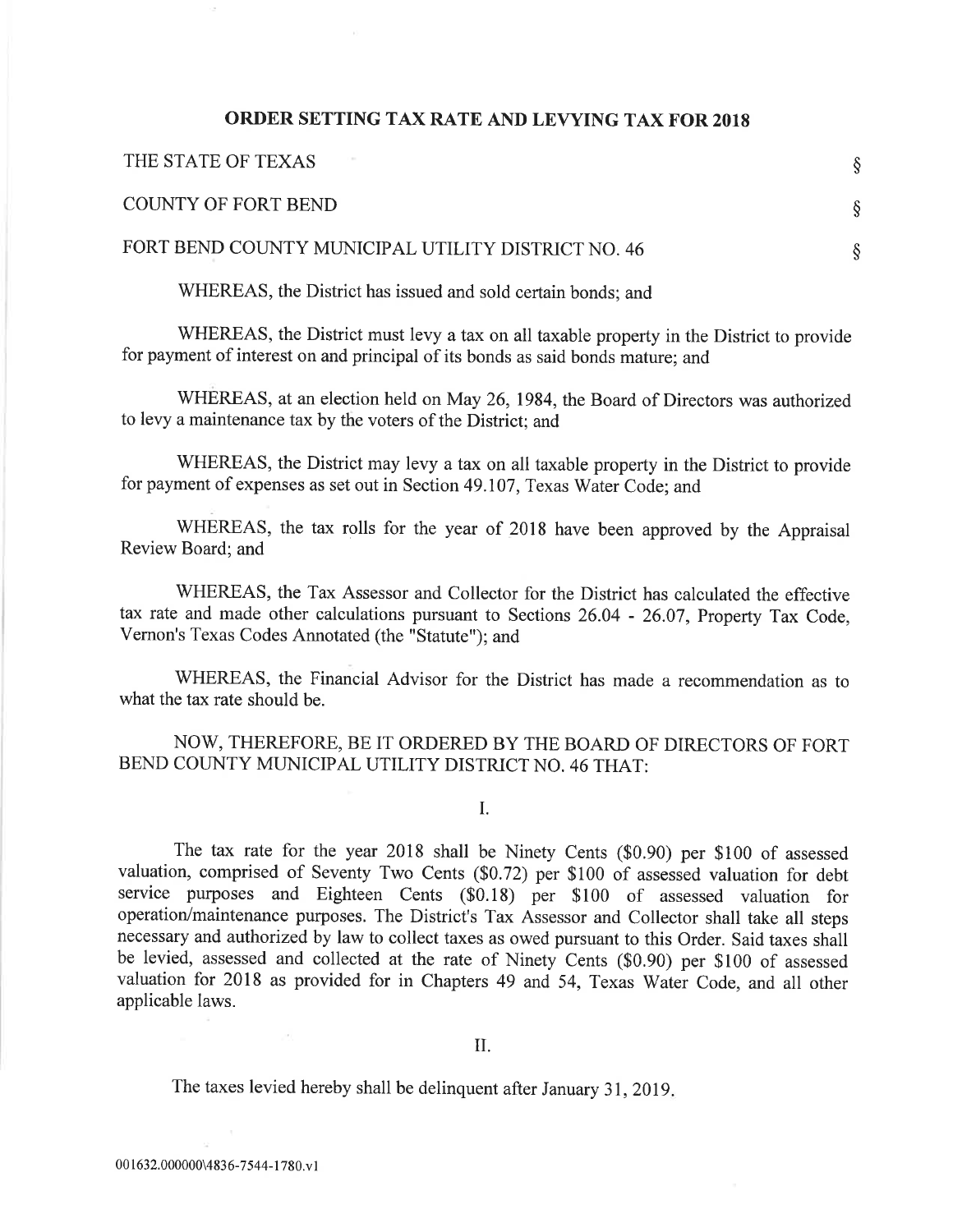III.

This Order shall be effective from and after its adoption.

 $\overline{\mathcal{O}}$ 

 $\sim$ 

 $\bar{u}$ 

## IV.

The President or Vice President is authorized to do all things necessary for execution of this Order; and the President or Vice President is further authorized to execute, and the Secretary or any Assistant Secretary to attest, this Order on behalf of the Board of Directors.

[REMAINDER OF PAGE LEFT INTENTIONALLY BLANK]

 $\alpha$